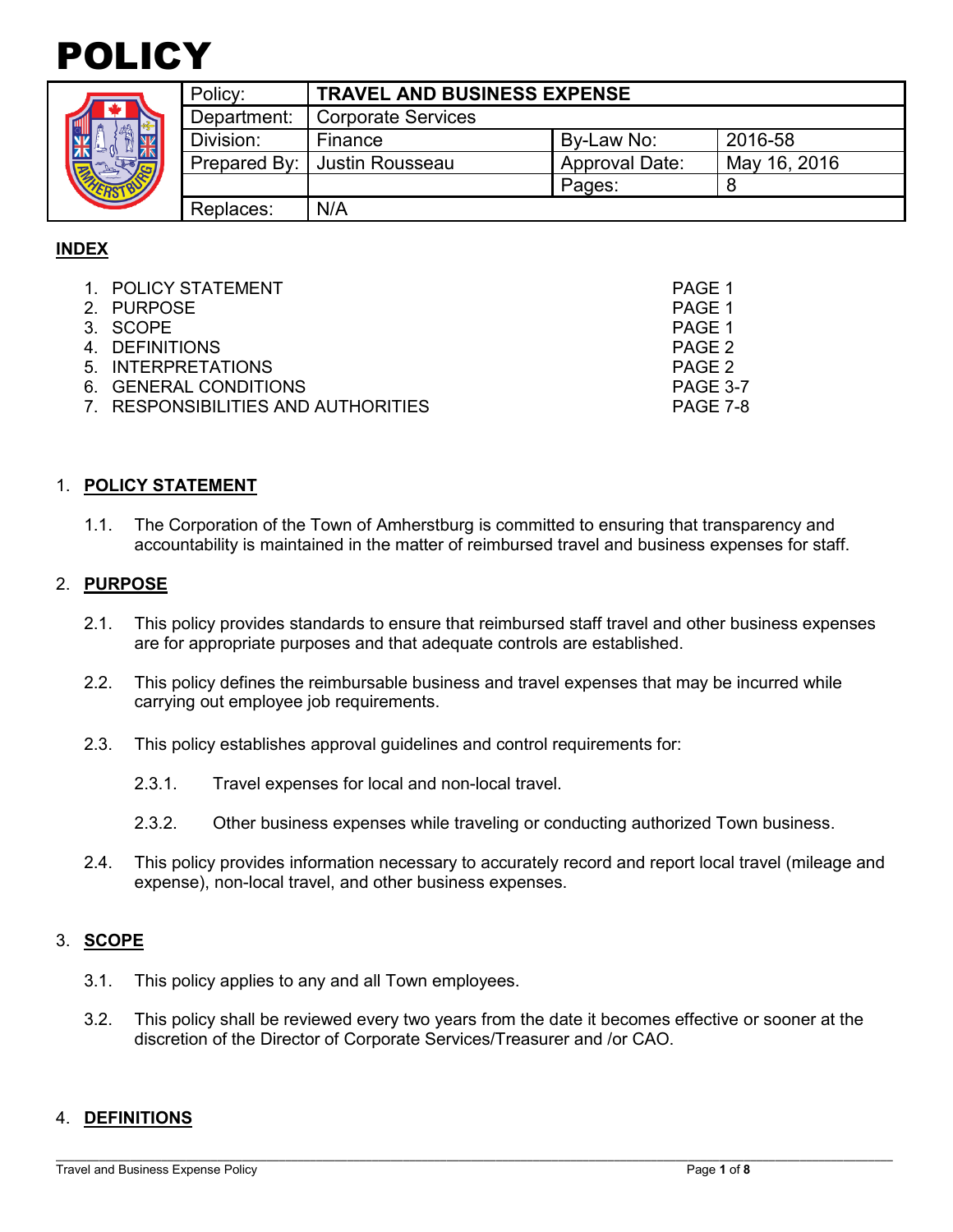- 4.1. **Accountability** means the obligation to answer to the general public, Council, and vendors for procurement results and for the manner in which purchasing responsibilities are discharged.
- 4.2. **Chief Administrative Officer (CAO)** is the Chief Administrative Officer for the Corporation of the Town of Amherstburg, which includes the roles and responsibilities as laid out in Section 229 of the Municipal Act, 2001.
- 4.3. **Clerk** is the Municipal Clerk for the Corporation of the Town of Amherstburg, which includes the roles and responsibilities as laid out in Section 228 of the Municipal Act, 2001.
- 4.4. **Conference/Seminar** is a meeting for consultation or discussion on important or serious matters as it relates to specific competencies.
- 4.5. **Council** refers to the current elected Council for the Corporation of the Town of Amherstburg. This includes, as an entirety, the Mayor, Deputy Mayor and Councillors.
- 4.6. **Director** is the person responsible for direction and operational control of a division as defined on the Town's organizational structure.
- 4.7. **Local Travel** is travel within Essex County and the City of Windsor.
- 4.8. **Manager** reports directly to a Director (or the CAO in some instances) and who is responsible for a department within a division of the Corporation, as defined on the Town's organizational structure.
- 4.9. **Non-local Travel** is travel beyond the boundaries of Essex County and the City of Windsor.
- 4.10. **Senior Management Team (SMT)** is comprised of the Chief Administrative Officer and the Directors. If a Director is unavailable, a delegate may be assigned.
- 4.11. **Reasonable Expense** is an expense that is ordinary and reflects a prudent decision to incur the expense on behalf of Town business. A reasonable expense shall not be extreme or excessive.
- 4.12. **Town** is the Corporation of the Town of Amherstburg.
- 4.13. **Training** is teaching, or developing in oneself or others, any [skills](https://en.wikipedia.org/wiki/Skill) and [knowledge](https://en.wikipedia.org/wiki/Knowledge) that relate to specific [useful](https://en.wikipedia.org/wiki/Practicality) [competencies.](https://en.wikipedia.org/wiki/Competence_(human_resources))
- 4.14. **Treasurer** is the Treasurer for the Corporation of the Town of Amherstburg, which includes the roles and responsibilities as laid out in Section 286 of the Municipal Act, 2001.

# 5. **INTERPRETATIONS**

5.1. Any reference in this Policy to any statute or any section of a statute shall, unless expressly stated, be deemed to be reference to the statute as amended, restated or re-enacted from time to time. Any references to a By-law or Town policy shall be deemed to be a reference to the most recent passed policy or By-law and any replacements thereto.

# 6. **GENERAL CONDITIONS**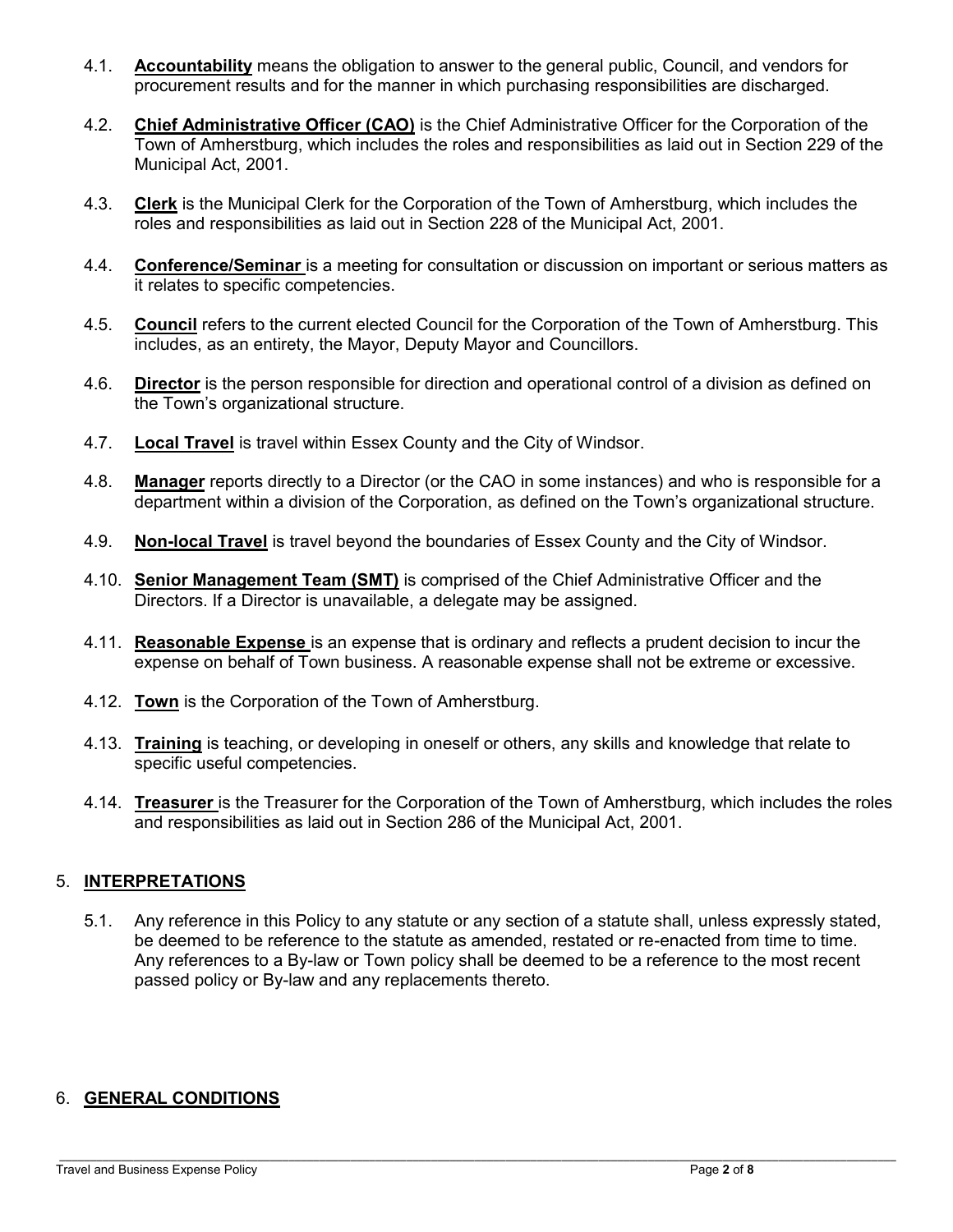- 6.1. Travel, business and local mileage expenditures are to be based on duties carried out while representing the Town of Amherstburg and/or while conducting Town business.
- 6.2. Travel expenses are to remain within budgetary limits.
- 6.3. Expenditures made in foreign currency through the use of a Canadian credit card issued from a Canadian Bank shall be reimbursed at the prevailing exchange rate utilized by the financial institution and detailed on the receipt provided as submitted by the claimant, where practicable. Alternatively, the date of departure prevailing and applicable Bank of Canada exchange rate will be used for all other expenditures and in the exchange conversion of per diem allowances
- 6.4. Travel, business expenses and local mileage claims are subject to examination by the Finance Department, and/or the external auditors and should be completed with care and accuracy.
- 6.5. Expense claims are to be supported by the appropriate expense forms, invoices and/or receipts.
- 6.6. When more than one traveller is attending the same event, all attendees shall when reasonable:
	- 6.6.1. Coordinate travel arrangements.
	- 6.6.2. Take advantage of group rates.
	- 6.6.3. Individually submit separate travel reimbursement forms where reimbursement is required.
- 6.7. When personal and business travel is combined, only documented expenses directly related to the business portion are reimbursable.
- 6.8. Extended travel time and related expenses are at the traveler's own expense.
- 6.9. Extended travel days require approval and must result in no additional cost to the Town of Amherstburg. Vacation, unpaid leave or compensatory time as applicable, must be used for the extended period.
- 6.10. A non-material deviation from this policy requires written documentation and explanation by the person submitting the expense claim.
- 6.11. An expense claim containing a non-material deviation must be approved by the individual's supervisor.
	- 6.11.1. Examples of non-material deviations include:
		- 6.11.1.1. A lost receipt (up to \$50).
		- 6.11.1.2. If meal expenses are greater than the amounts deemed to be reasonable.
- 6.12. Travel reconciliation and business expense reimbursement requests must be submitted within 30 days from the last day of travel, or the date on which the business expense was incurred.
- 6.13. Travel and related expenses will not be reimbursed for spouses and/or other guests.
- 6.14. The CAO shall approve travel and business reimbursement requests where:
	- 6.14.1. Individual employee travel and business claim is greater than \$2,500.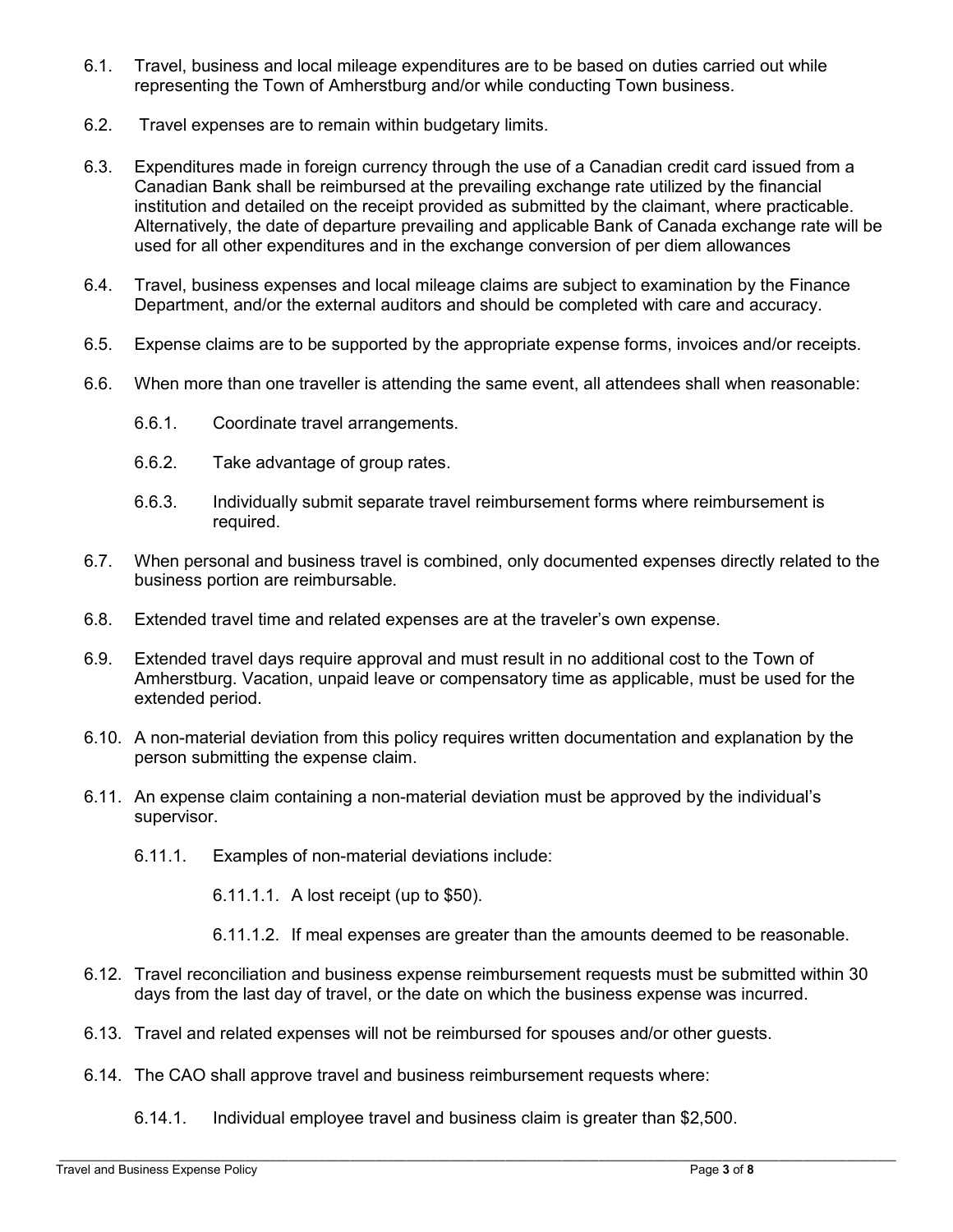6.14.2. Mileage claims is in excess of \$1,000.

# 6.15. **Registration Fees**

- 6.15.1. The Town will reimburse registration fees for approved courses, seminars, and conferences that are within the approved budget.
- 6.15.2. Approval shall be obtained from the employee's immediate supervisor prior to registering or attending courses, seminars and conferences.
- 6.15.3. Approval shall only occur if funds are within the approved budget
- 6.15.4. Cost for other activities such as tours, social or sporting activities that are associated with the event, but not part of the registration fee, will not be reimbursed.

# 6.16. **Transportation**

- 6.16.1. The most economical and practical method of transportation should be used, while considering travel time, (personal time/absence from work), accommodation and subsistence expense for each alternative, which is to be completed to include all reasonable options.
- 6.16.2. Wherever possible, staff shall use Town vehicles for business travel to eliminate mileage fees for personal vehicles or rental costs.
	- 6.16.2.1. Fuel consumed through the use of a Town vehicle will be reimbursed with supporting receipts.
- 6.16.3. To request transportation that is not comparably the lowest cost, the traveler must justify that the premium is reasonable considering convenience and/or time factors.
- 6.16.4. Use of a personal automobile will be reimbursed at the greater of:
	- 6.16.4.1. The "per kilometre" rate a determined in the current Collective Agreement, or:
	- 6.16.4.2. The per kilometer rate in accordance with the current year's Canada Revenue Agency posted Automobile allowance rates.
- 6.16.5. Expenses relating to personal vehicles such as maintenance, repairs, insurance premiums (standard or extra), accident deductibles, etc. will not be reimbursed.
- 6.16.6. Travel by air or rail will normally be reimbursed at the economy rate. Upgrades to business class travel are typically at the traveller's expense, with the following exceptions:
	- 6.16.6.1. Business class travel is more economical because of membership or government discounts.
- 6.16.7. Travel by business class rail may be considered for reimbursement where the cost does not exceed that of economy air travel for the same journey.
- 6.16.8. The Town will not reimburse employees or elected/appointed officials for personal items lost while traveling on Town business.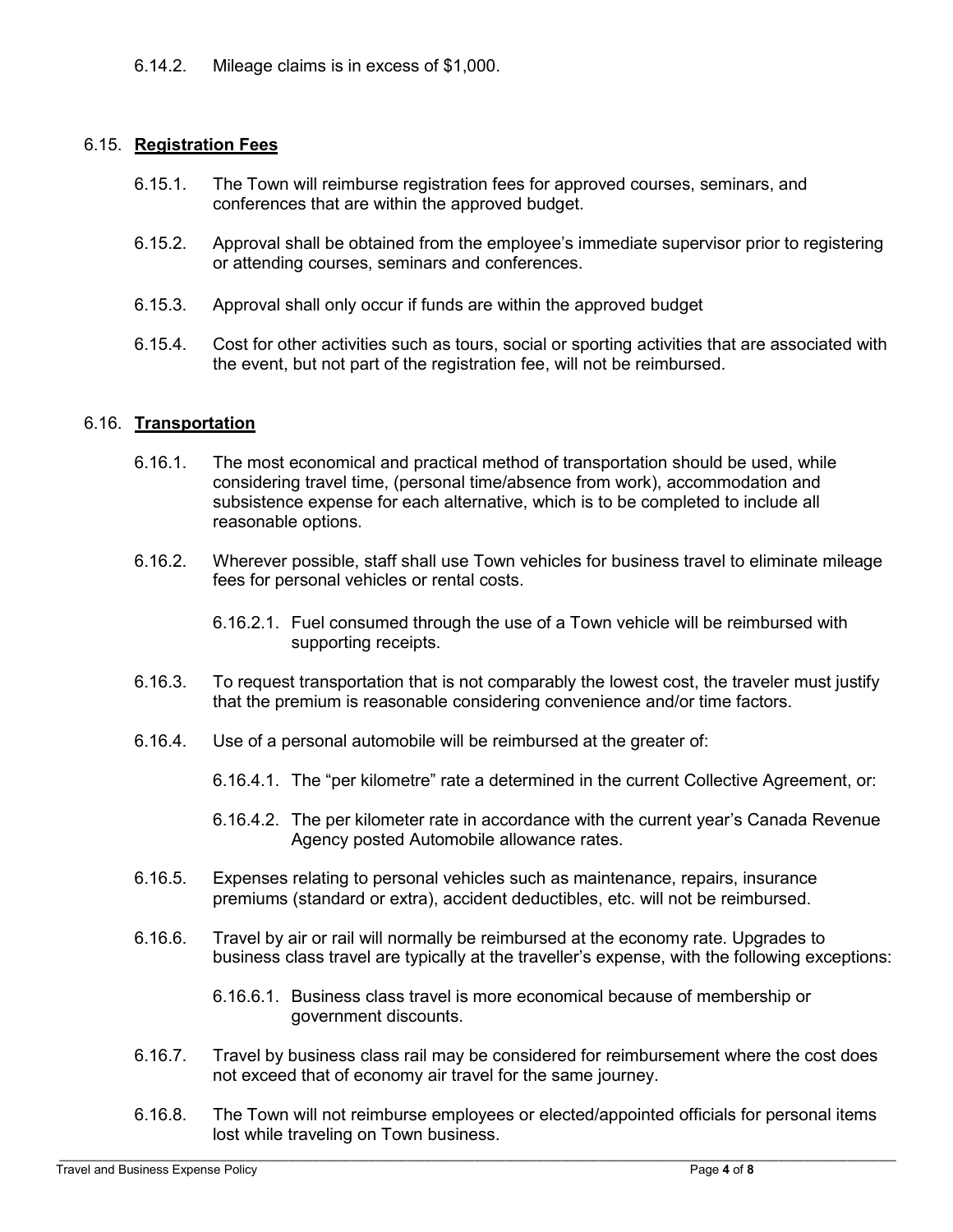- 6.16.9. Where travel is delayed or cancelled due to circumstances beyond control, effort should be made to notify the approving authority immediately. Secure complimentary lodging and/or meals, where applicable. Any additional expense resulting from the delay or cancellation may require justification and be subject to review.
- 6.16.10. Reasonable expense incurred for taxis or equivalent ground transportation while on town business will be reimbursed.

## 6.17. **Accommodation**

- 6.17.1. Accommodations should be selected on the basis of practical location and reasonable cost. Government or business rates should be sought.
- 6.17.2. Accommodation with relatives or friends will not be reimbursed.
- 6.17.3. In the event of travel cancellation, the claimant may be held responsible and not be reimbursed for 'no show' charges resulting from failure to cancel a hotel reservation.

### 6.18. **Travel Meals and Incidental Expenditures**

- 6.18.1. Meals will be reimbursed in accordance with the per diem guidelines as defined in 6.18.1.1
	- 6.18.1.1. Per diems inclusive of gratuities, are \$75 dollars per day to cover breakfast, lunch and dinner.
		- a. Breakfast \$15
		- b. Lunch \$25
		- c. Dinner \$35
- 6.18.2. Meals when supplied on airlines, trains, or included in registration/conference fees will not be reimbursed by the Town.
- 6.18.3. Reasonable incidental expenditures will be reimbursed over and above the meals per diem.
	- 6.18.3.1. Incidental expenditures include, but are not limited to:
		- a. Coin laundry.
		- b. Public transit.
		- c. Taxi.
		- d. Dry cleaning (when deemed necessary due to extended travel of greater than one week or unplanned overnight stays).
		- e. Meter and/or lot parking.
		- f. Internet access fees.
	- 6.18.3.2. Itemized receipts must be submitted when available.
- 6.18.4. Personal expenses such as souvenirs, sightseeing tours, nightclubs, spectator events etc. will not be reimbursed.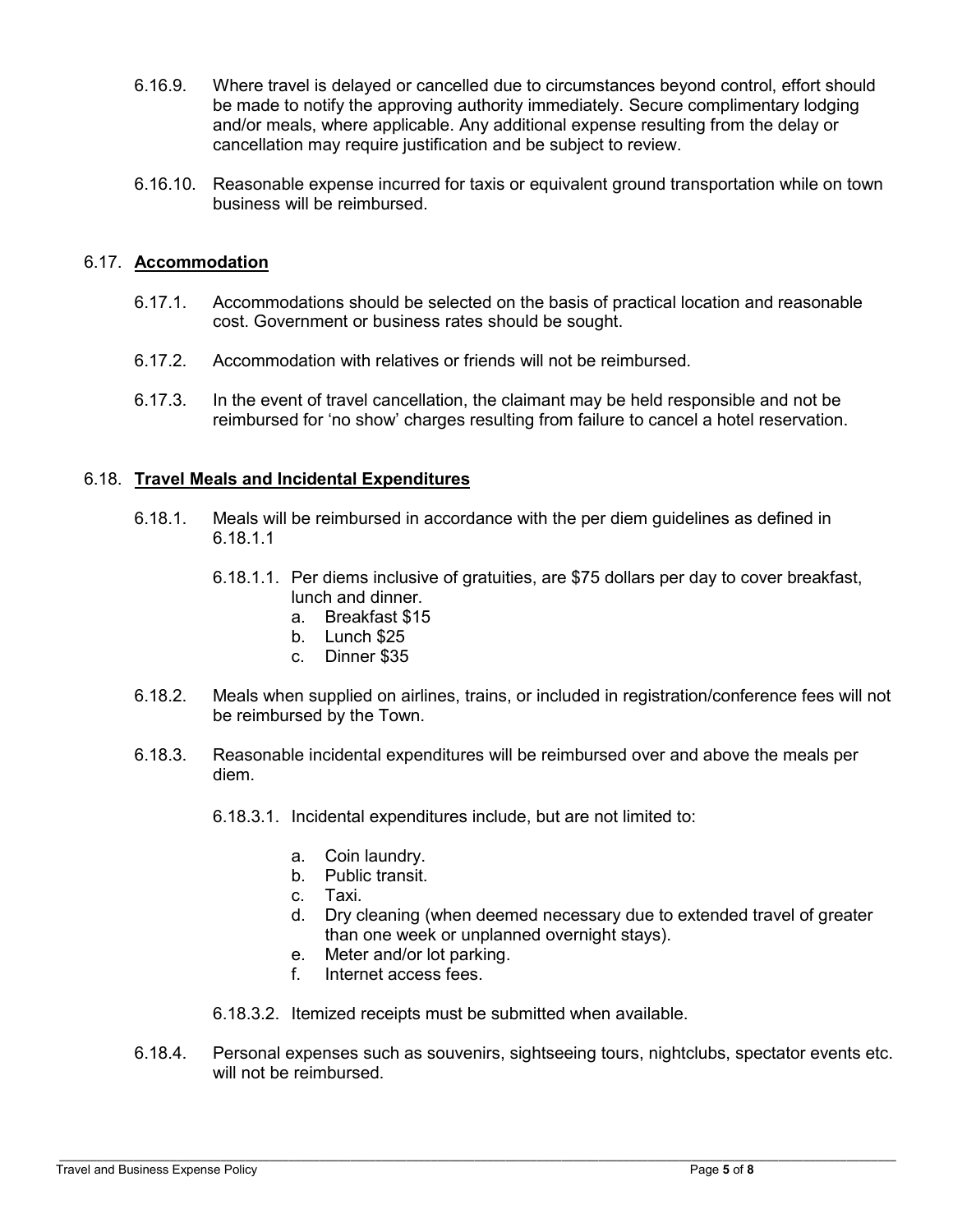#### 6.19. **Business Meals**

- 6.19.1. Reimbursement for meals and non-alcoholic beverages during staff meetings will be considered under the following criteria:
	- 6.19.1.1. Where it is determined by a member of Management present at the meeting to be necessary.
		- a. For example: a working meeting extends beyond four hours.
	- 6.19.1.2. Amounts are deemed reasonable and within approved budget.
	- 6.19.1.3. Itemized receipts are submitted.
- 6.19.2. Business meals for meetings that include non-Town staff will be reimbursed under the following circumstances:
	- 6.19.2.1. Meal is determined to be necessary for business purposes and in the best interest of the Town.
	- 6.19.2.2. All attendees and the business purposes are detailed on the expense form.
		- a. Itemized receipts must be submitted.
		- b. Credit card receipts, providing the vendor and total expenses only will not be accepted.
- 6.19.3. Alcohol is not a reimbursable expense for business meetings, social functions or any event attended or hosted exclusively by Town employees, during or after business hours, on or off Town sites.
- 6.19.4. For business meetings and/or social functions between Town employees and non-Town employees, alcohol may be a reimbursable expense, provided pre-approval is obtained.
	- 6.19.4.1. In deciding whether to pre-approve reimbursement for alcohol, consideration will be given to the following:
		- a. The alcohol portion of the expenses will be reasonable in relation to the number of guests and the nature of the function.
		- b. The expense is appropriate to the business and responsibilities of the individuals involved.
		- c. All attendees the business purpose, and location are provided in writing.
		- d. The alcohol will be purchased and served at a premises to which a licence or permit to sell liquor, issued pursuant to the liquor licence act. R.S.O.
	- 6.19.4.2. Pre-approval must be obtained in writing:
		- a. For employees: from the CAO.
		- b. For the CAO: From the Mayor or designate.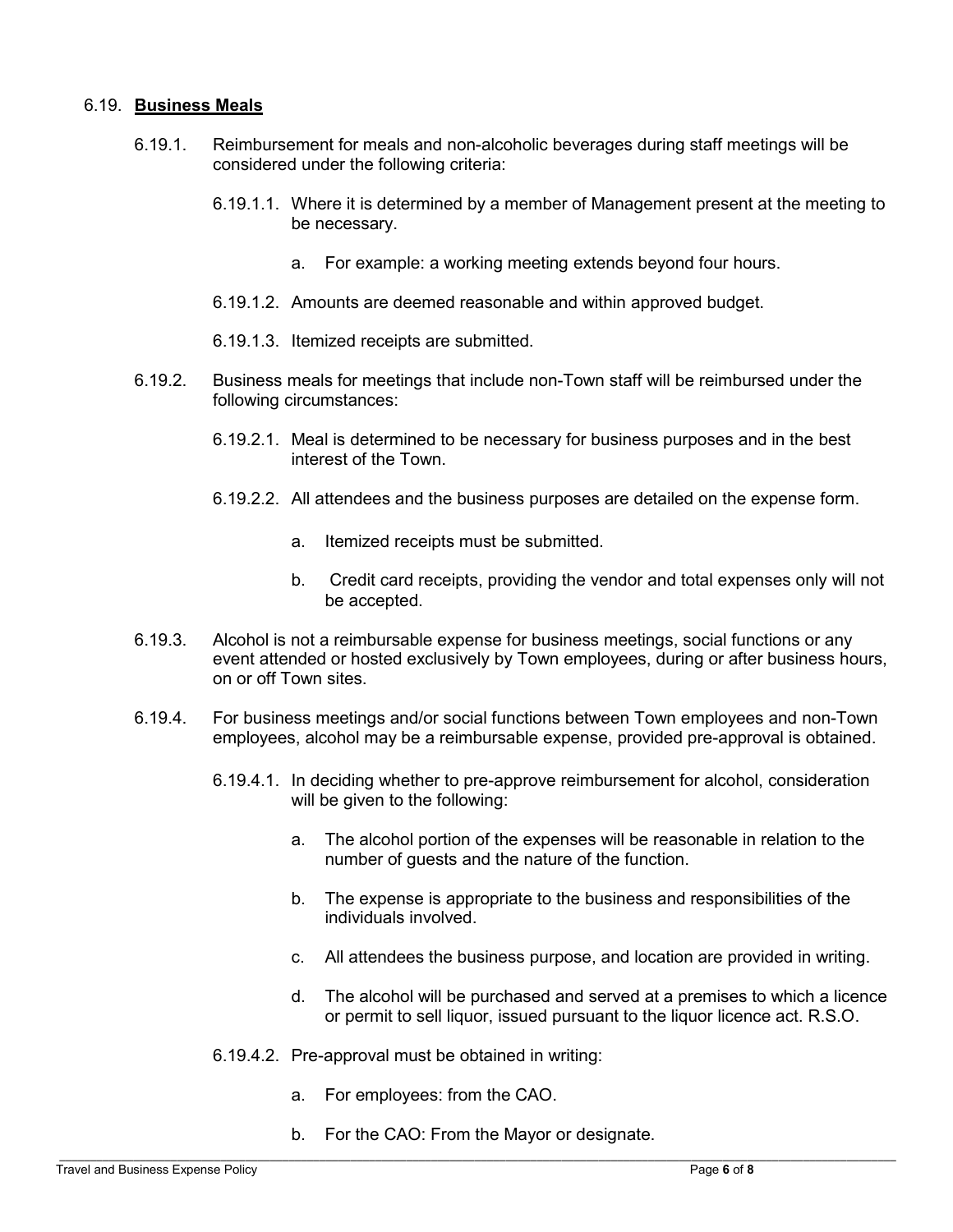### 6.20. **Other Business Expenses**

- 6.20.1. SMT or designates, may, at their discretion, contribute reasonable amounts towards retirement celebrations, employee departures, significant accomplishments, etc. as a means of promoting goodwill and positive morale among employees.
- 6.20.2. Reasonable and necessary emergency incidental expenditures incurred while carrying out one's job duties will be reimbursed with supporting itemized receipts.
- 6.20.3. Charges incurred while using a personal cell phone for business use may be reimbursed provided an original copy of the cellular bill is submitted with the expense form.
	- 6.20.3.1. There is no reimbursement for monthly access charges and or annual license fees.
- 6.20.4. Attendance at social events (including sports events, concerts, tours etc.) or charitable venues will not be reimbursed.
	- 6.20.4.1. Exceptions may include community and/or "guest speaker" events where a Town representative is expected and/or attendance will provide a benefit to the Town.

# 7. **RESPONSIBILITIES AND AUTHORITIES**

- 7.1. The **Mayo**r or designate is responsible to:
	- 7.1.1. Approve travel, business and local mileage reimbursement requests of the Chief Administrative Officer.
- 7.2. The **Chief Administrative Officer** is responsible to:
	- 7.2.1. Approve travel, business and local mileage claims of direct reports.
	- 7.2.2. Approve individual employee travel and business claims greater than \$2,500 and mileage claims in excess of \$1,000.

#### 7.3. The **Senior Management Team (SMT)** is responsible to:

- 7.3.1. Ensure departmental guidelines are established to facilitate compliance with this policy and related procedure.
- 7.3.2. Review and approve reimbursement for travel, business and local mileage expenses of staff directly reporting to them.

#### 7.4. The **Director of Corporate Services/Treasurer** is responsible to:

7.4.1. Communicate the corporate travel and business expense policy to all stakeholders.